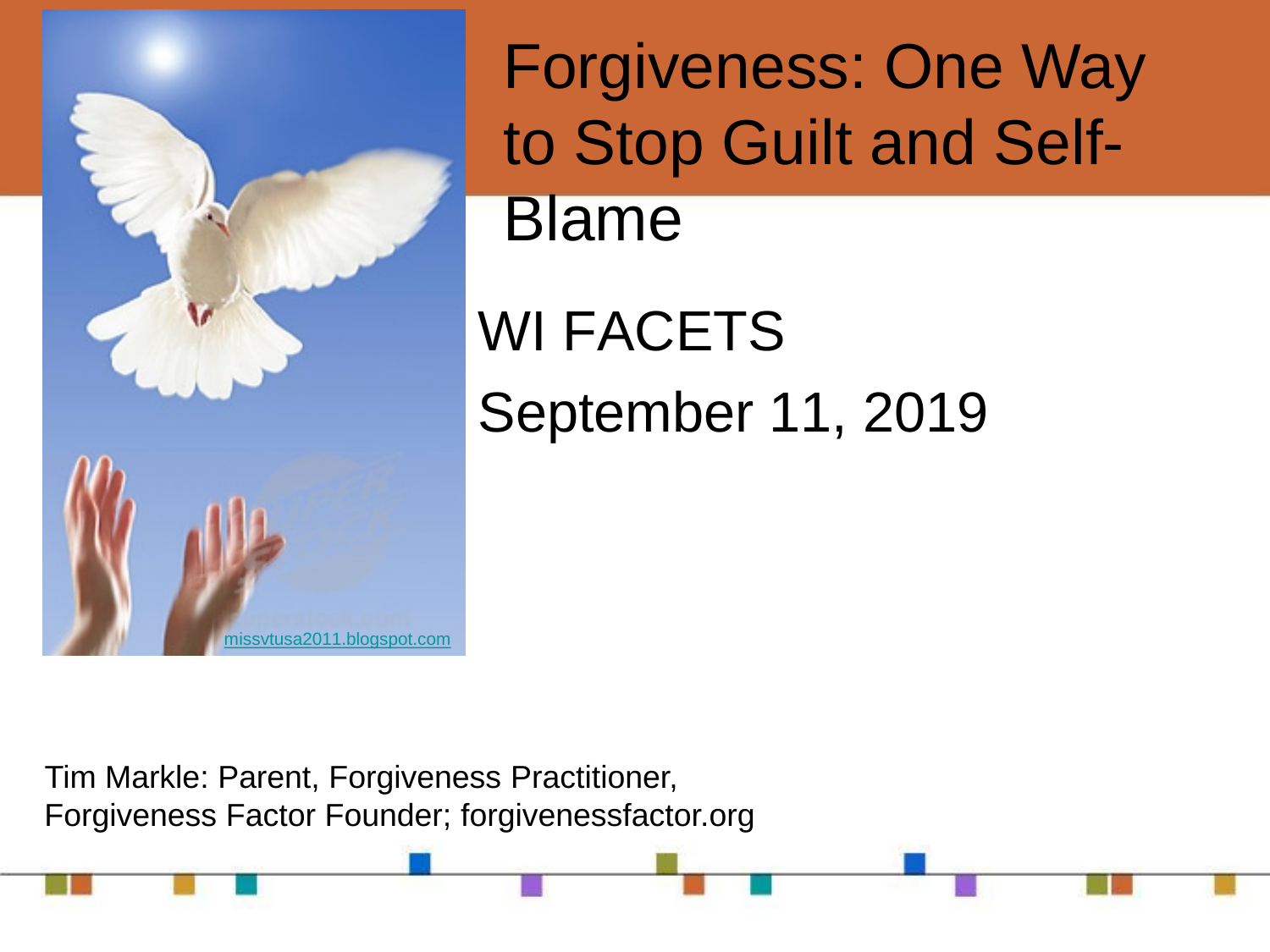#### What forgiveness is not

- Forgiveness is not just saying "I Forgive You"
- Forgiveness is not primarily about you
- Forgiveness is not finding excuses for the offending person's behavior
- Forgiveness is not offered to inanimate objects but is offered to persons
- Forgiveness is not a quick formula you can recite and it works like magic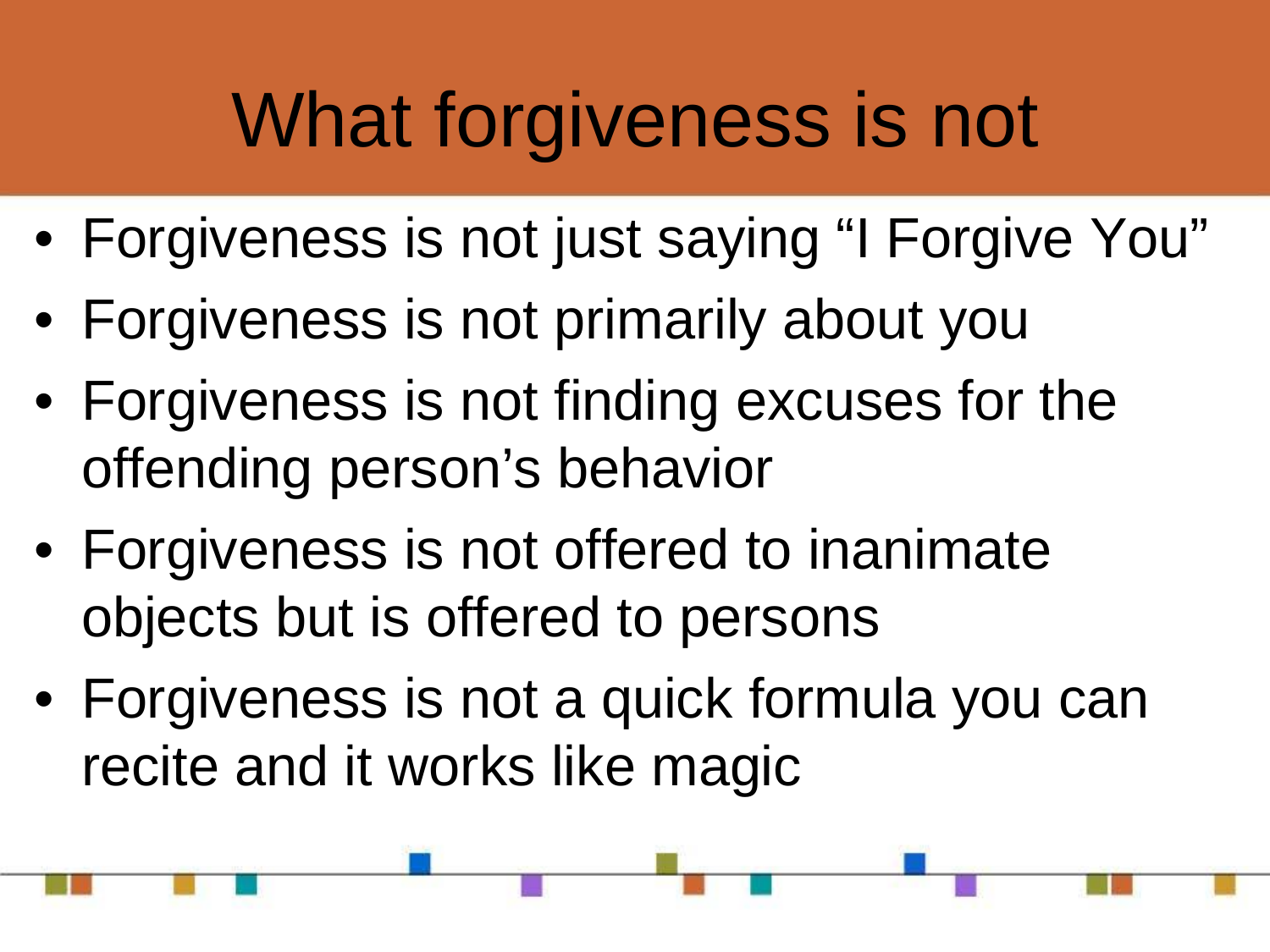#### What forgiveness is

"When we forgive, we willingly and deliberately offer goodness to those who have been unfair to us.

Dr. Robert Enright, UW-Madison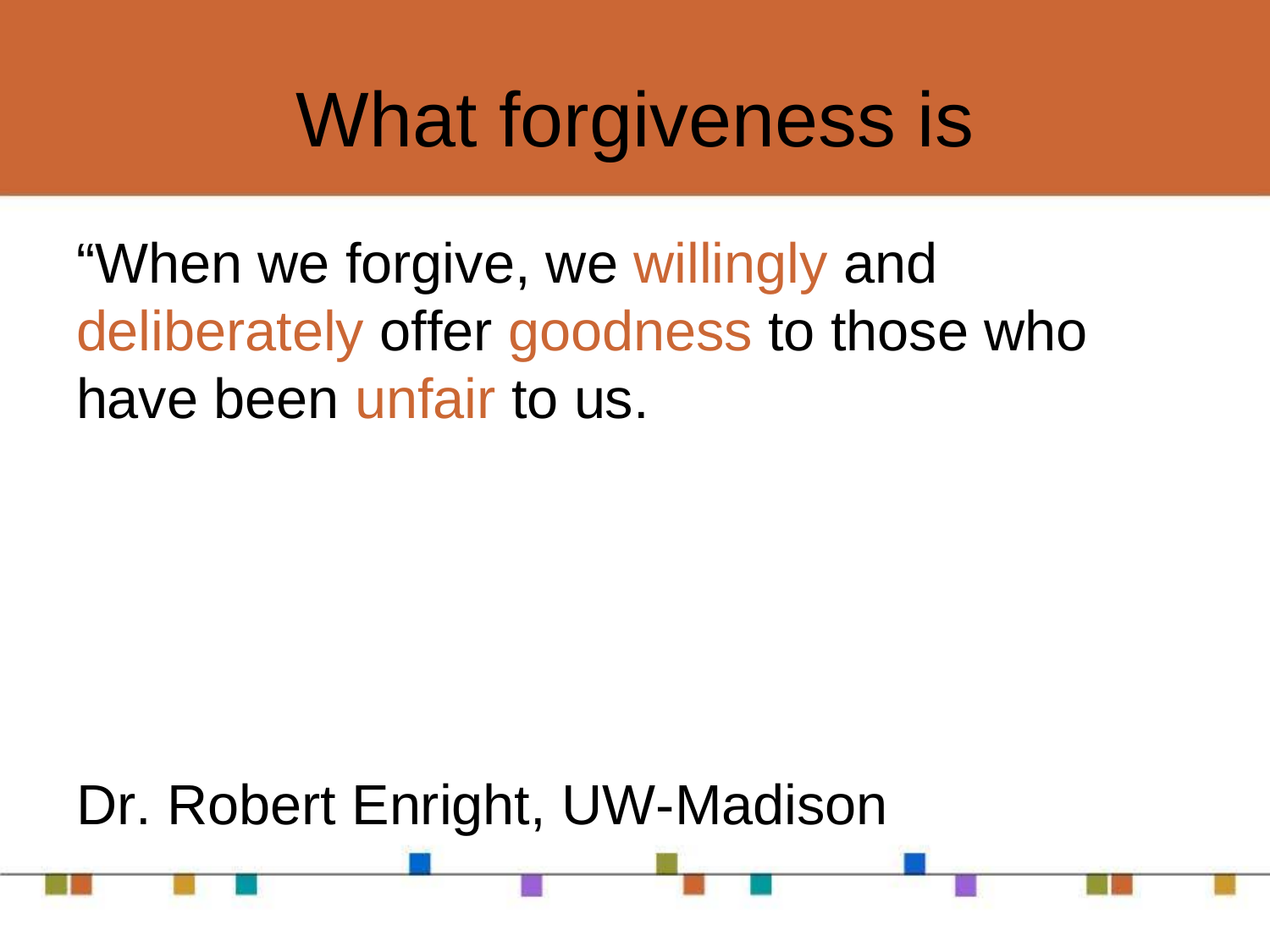# What forgiveness is

- Response to an injustice
- •Free choice
- Difficult
- Life-changing
- •One response to trauma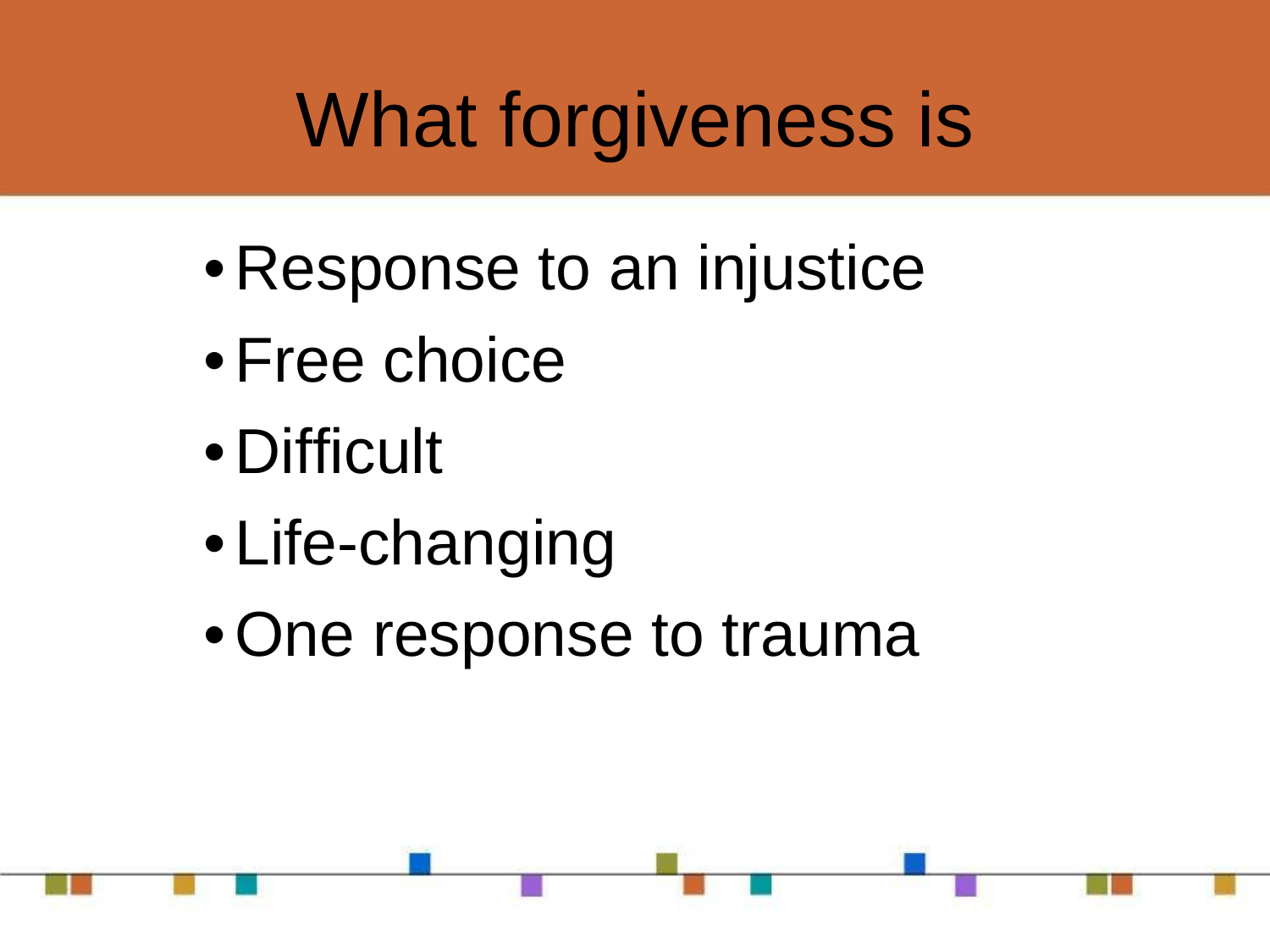## Why does it matter?

Faith backgrounds teach it

- Hebrew Scriptures
- Christian Scriptures
- Muslim
- Confucian
- Buddhist
- Native American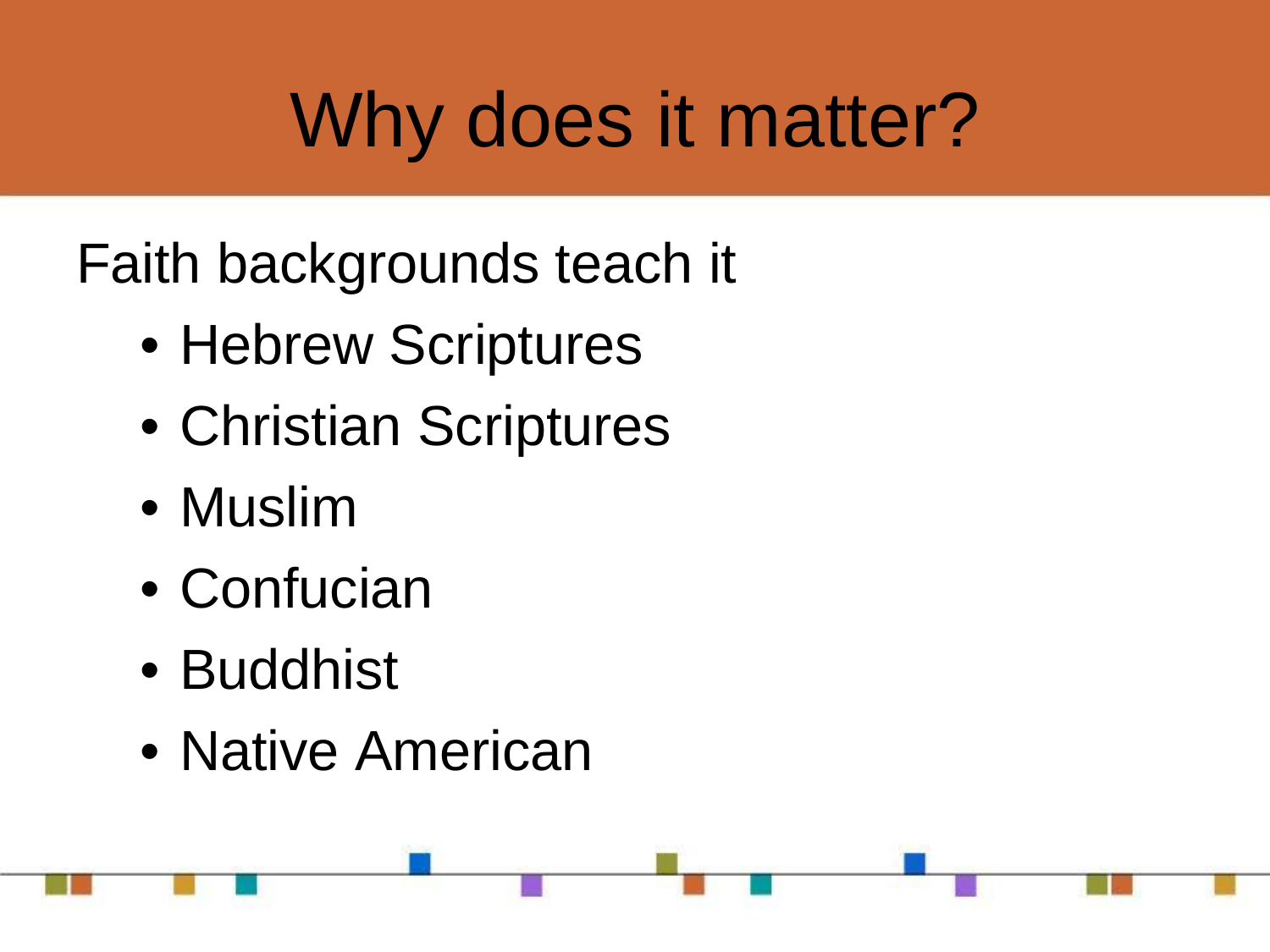# What are the results of unforgiveness?

- Physically—stress, high blood pressure, ulcers, addictions
- Emotionally—depression, anger, resentment, bitterness
- Relationally—broken, distant, distrust
- Spiritually—broken, less than life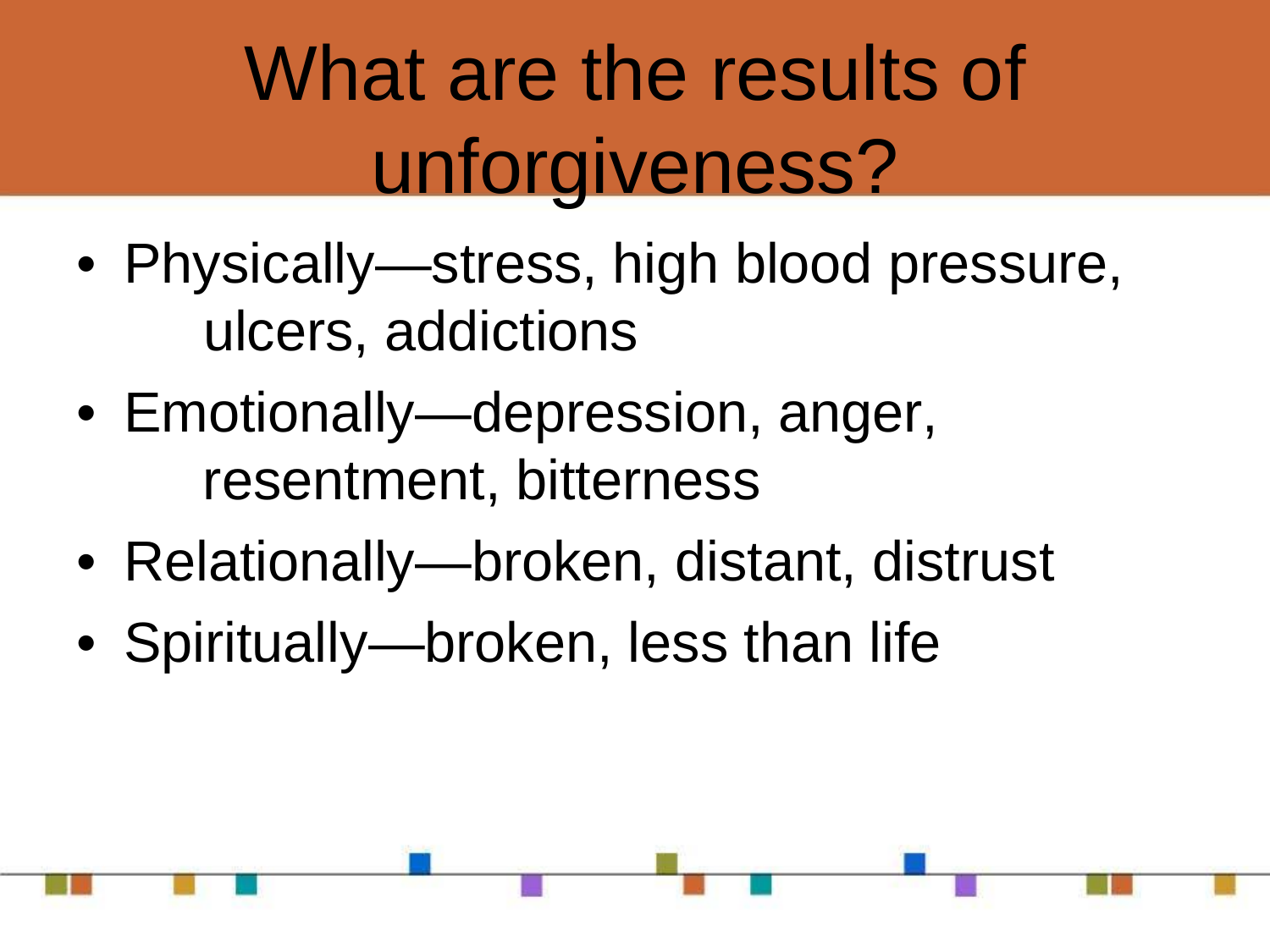# What does science say forgiveness can do?

- Reduce psychological depression
- Reduce anxiety
- Reduce unhealthy anger
- Decrease posttraumatic stress symptoms

Dr. Enright and others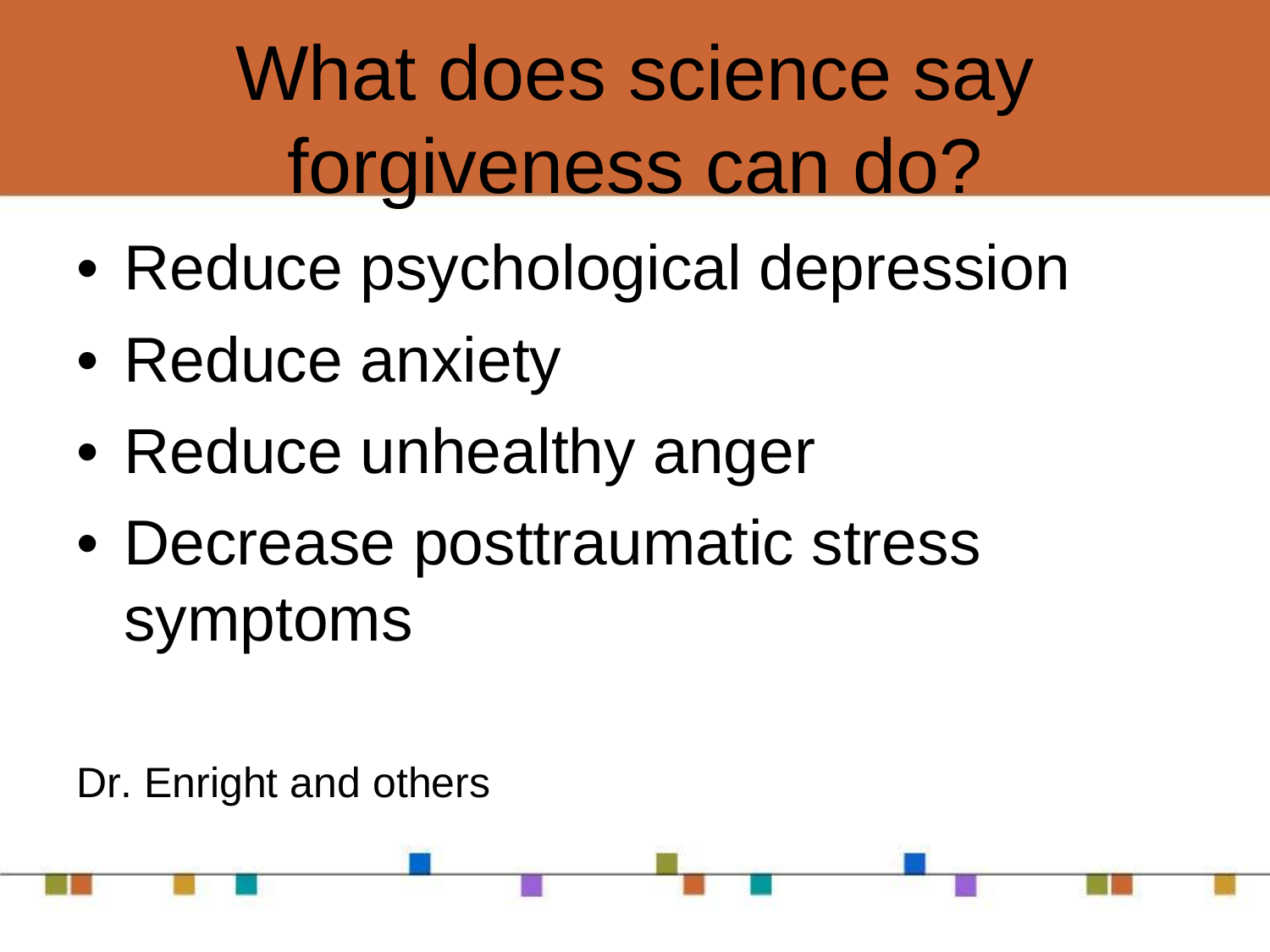## What does science say forgiveness can do?

- Increase quality of life
- Increase focus (not distracted by the thoughts and negative feelings)
- Increase cooperation and reduce bullying (deal with underlying issue)
- Increase self-esteem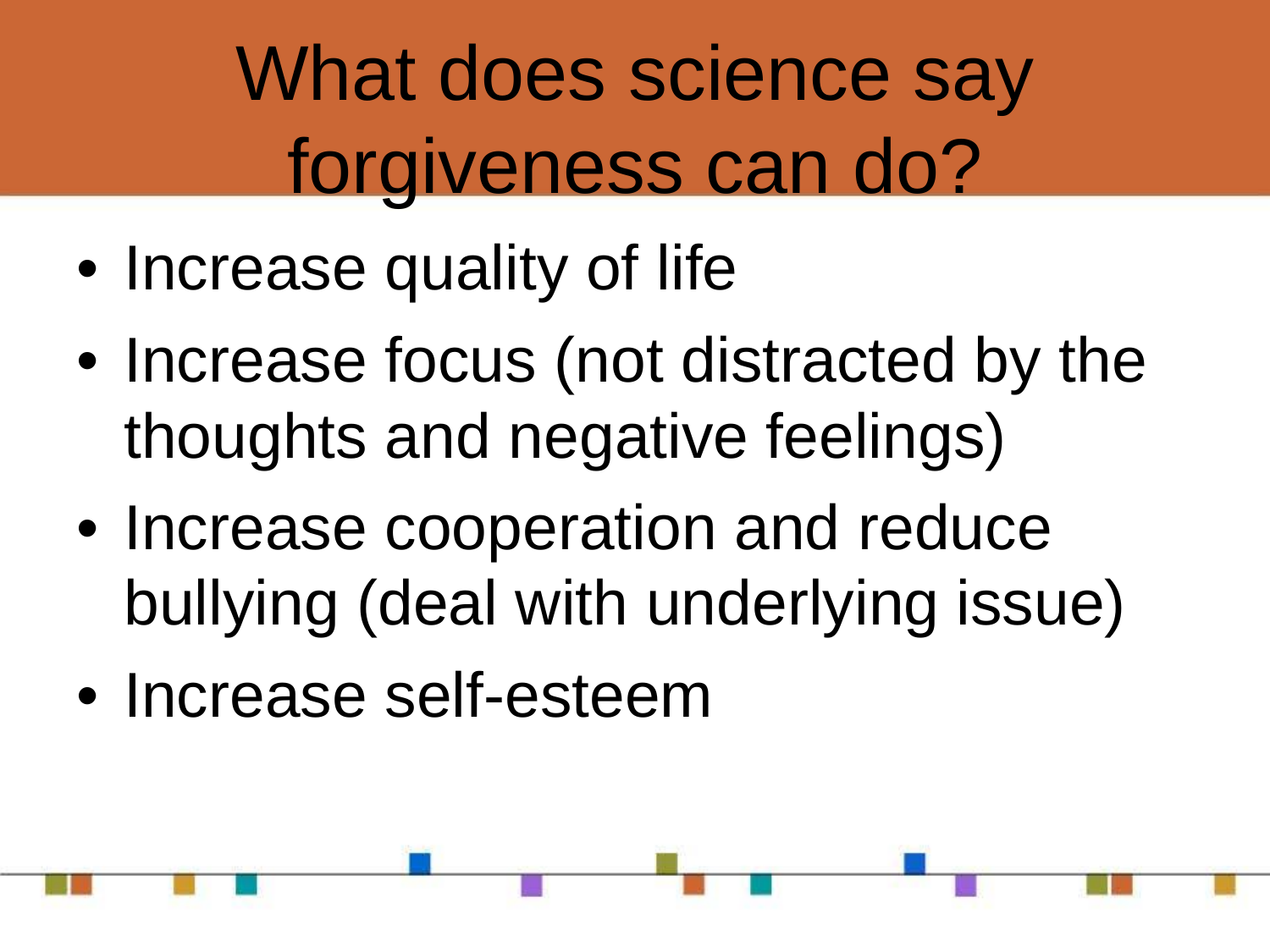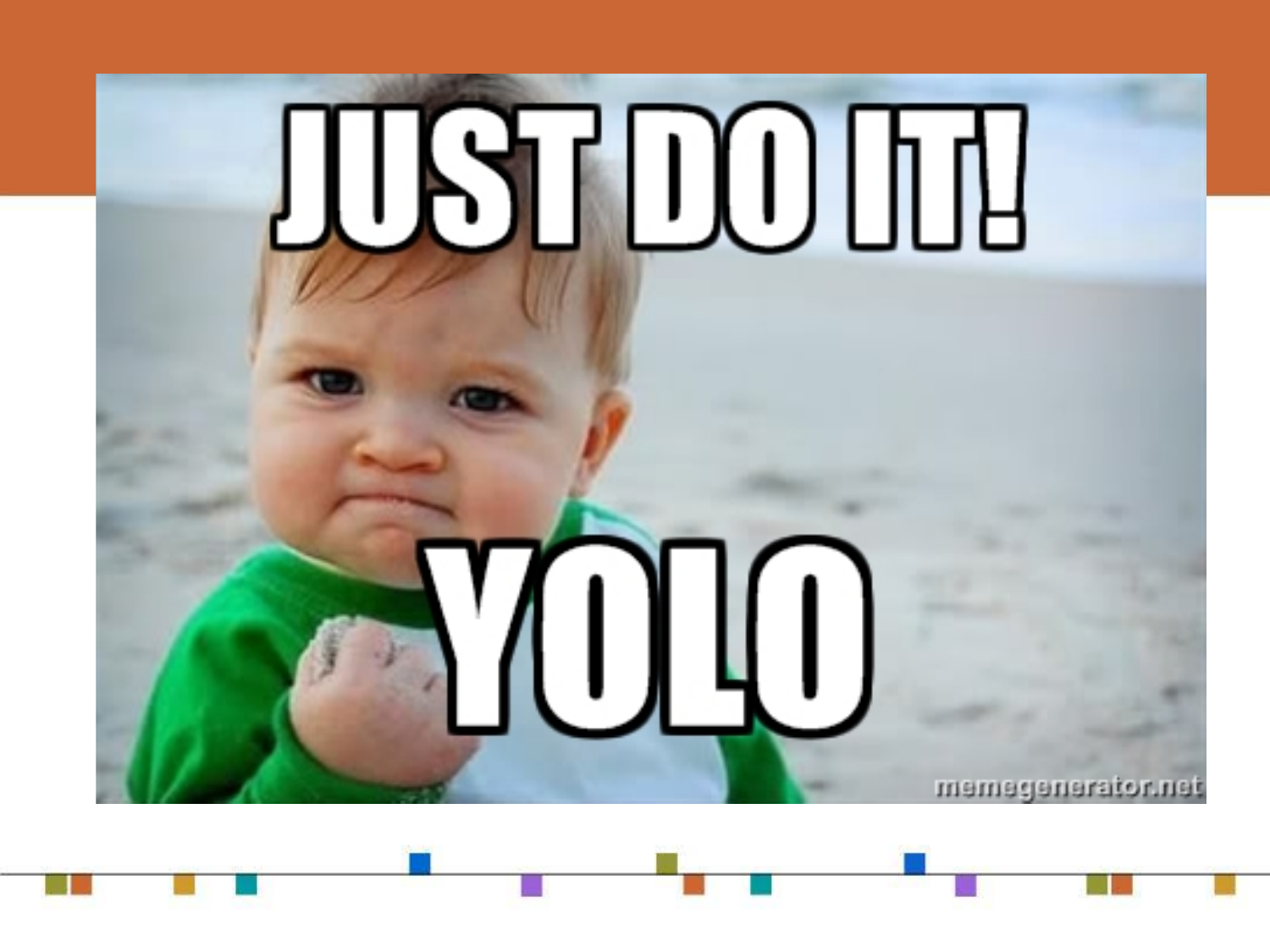# Become forgivingly fit

- Commit to do no harm
- Practice the BIG THREE
	- –Clearer vision (See, then Be)
	- –Love (See, then Be)
	- –Mercy (See, then Be)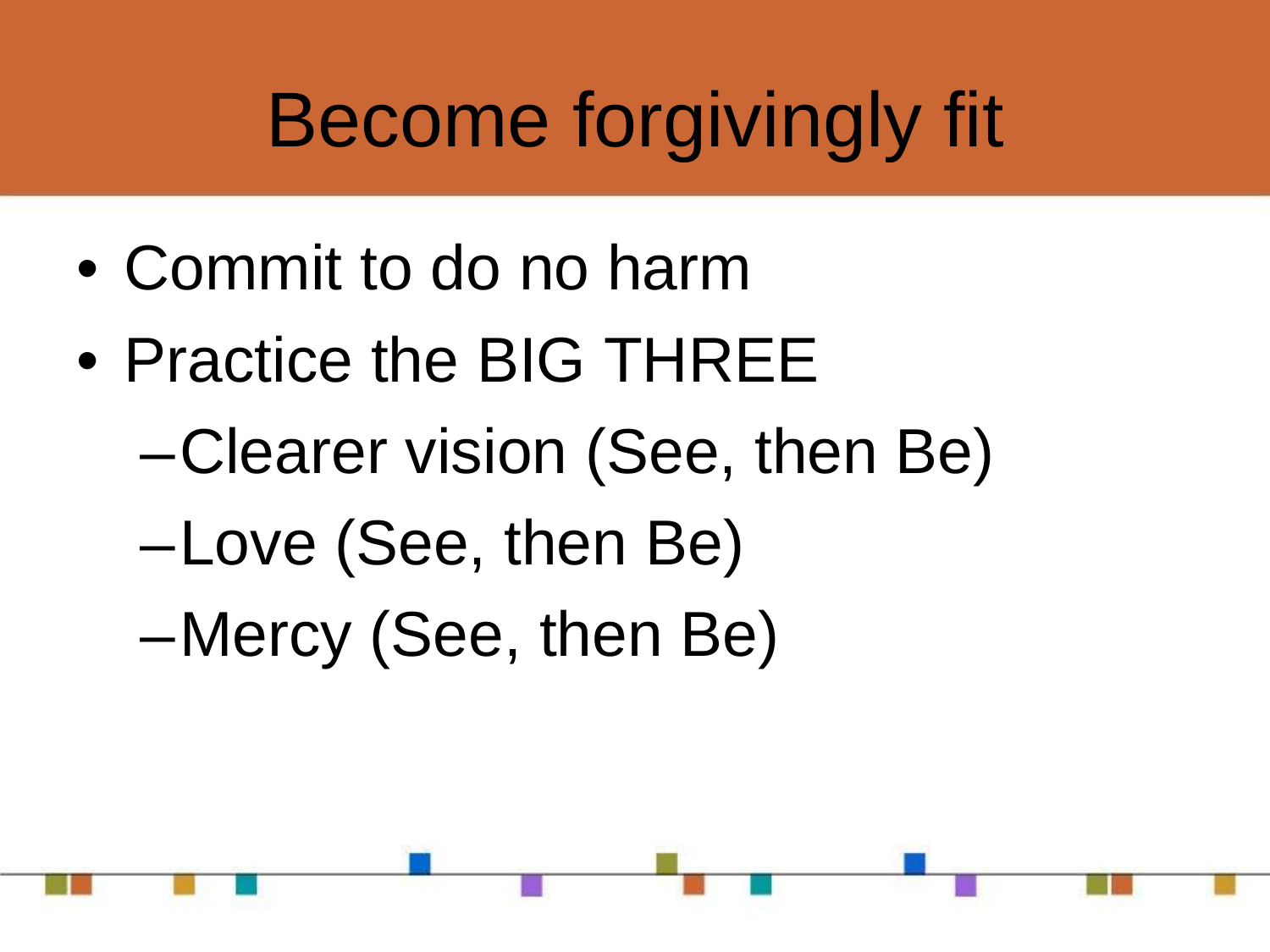#### Why are you in pain?

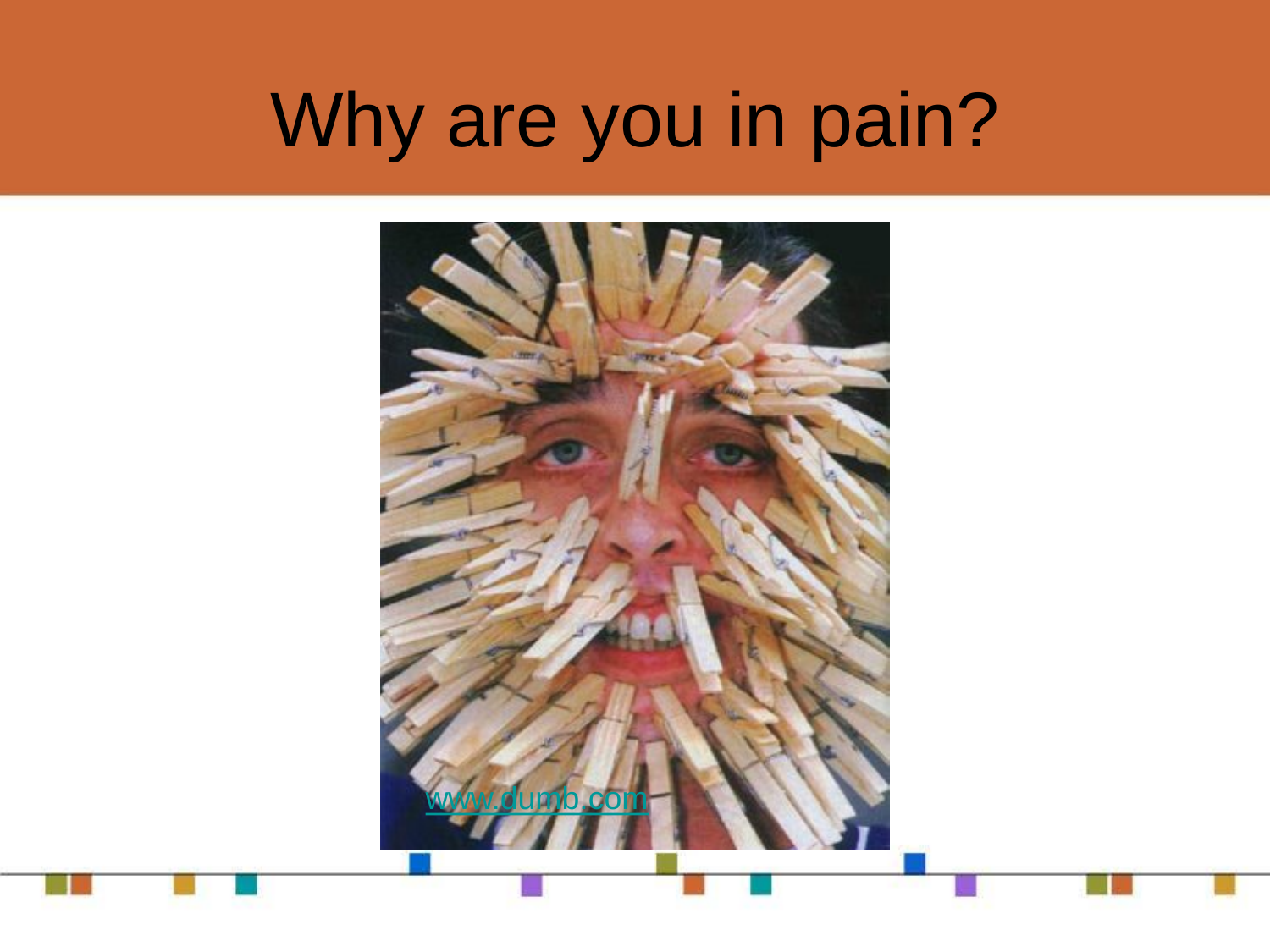#### As Parents of CYSHCN

Where might we encounter pain or disagreements or injustice?

- **E** educational
- **nedical**
- **social**
- **F** family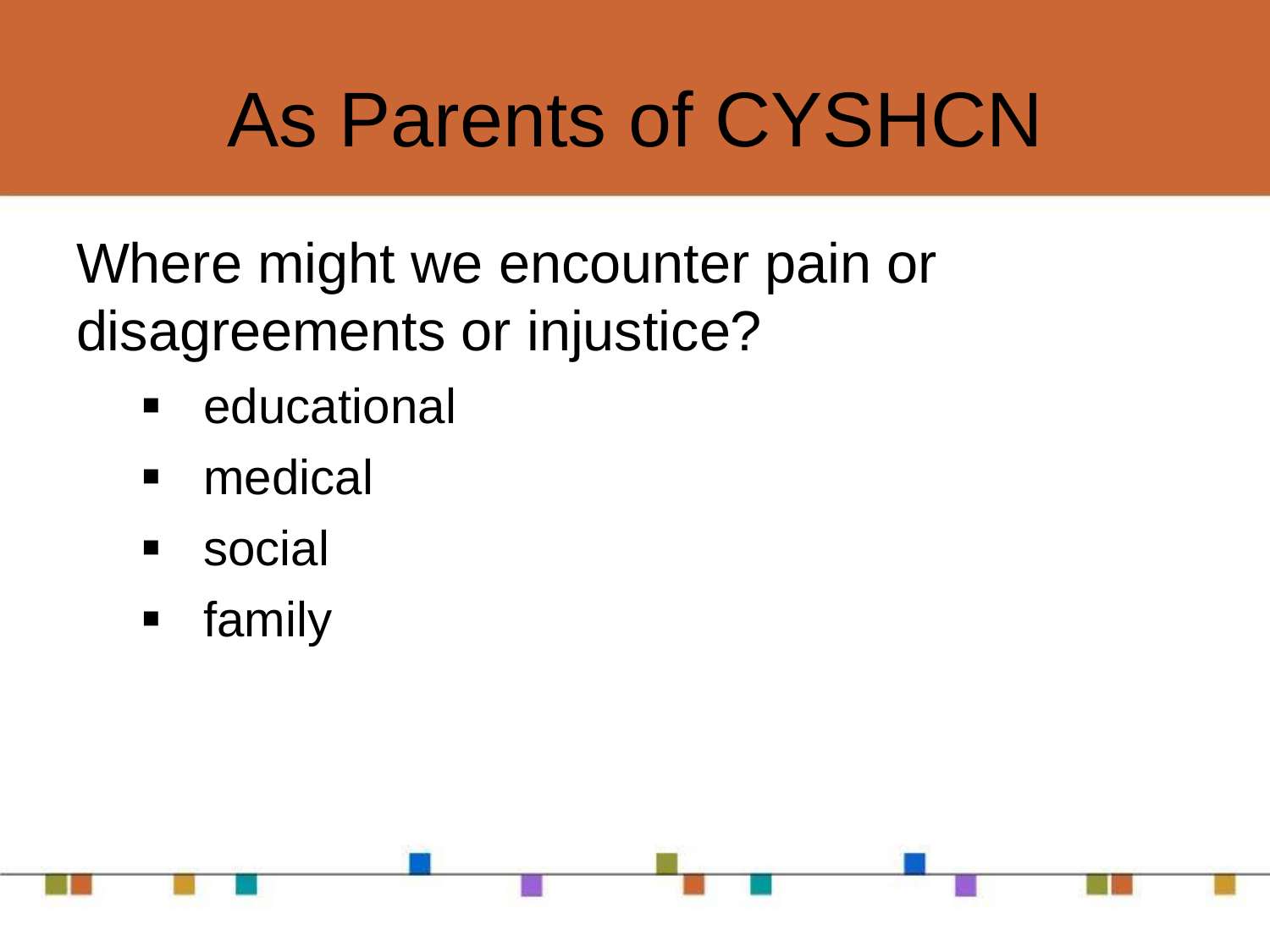#### Things to remember

- Has there been an injustice?
	- –Any action or inaction that is directed at you by a person and that you do not deserve
- You have a right to healing.
- Where/with who do I start?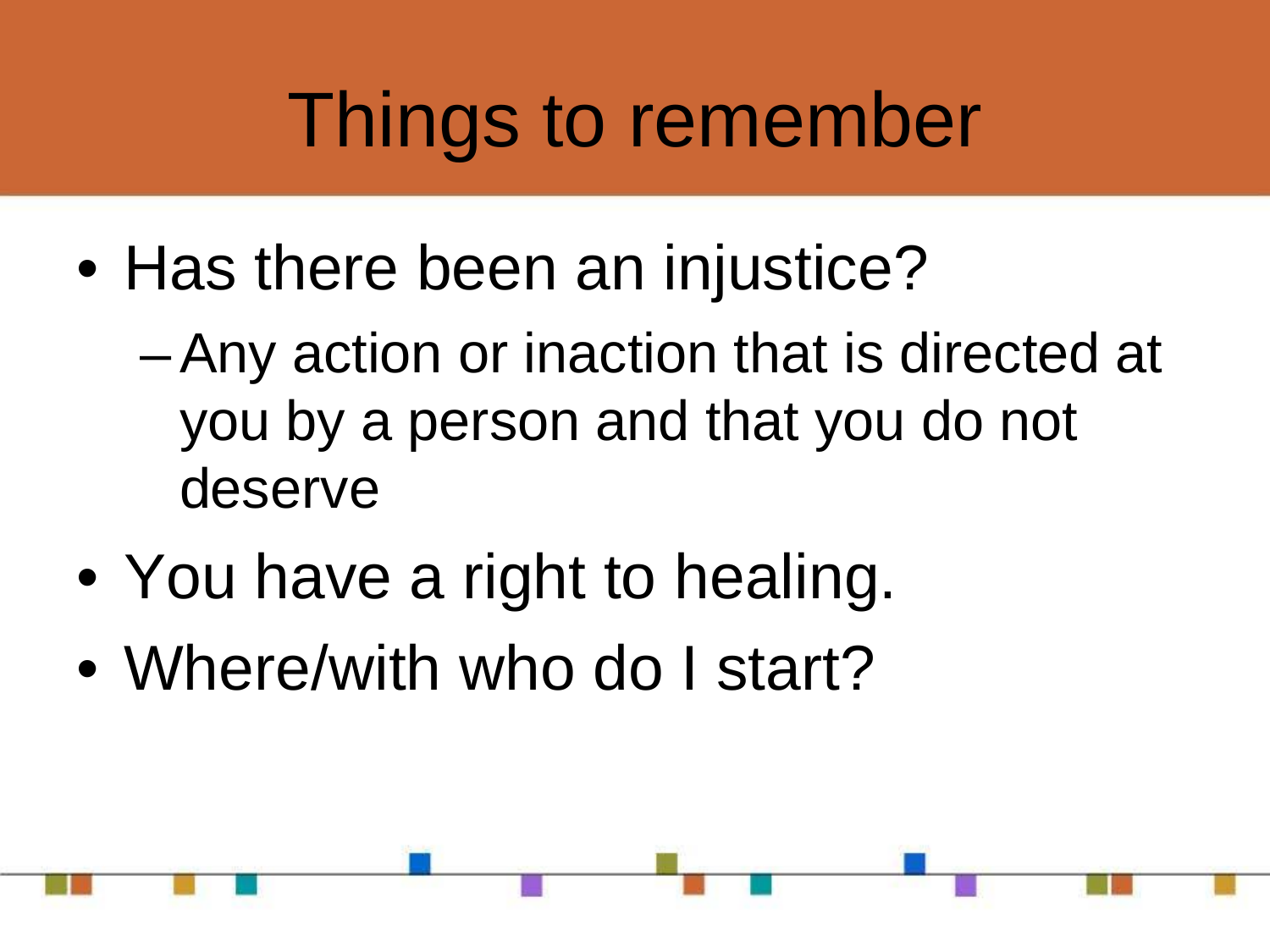### Decide to forgive

- Decide what you have been doing hasn't worked (alcohol, avoidance, etc.)
- Be willing to try forgiveness
- Commit to forgive
	- Choose one person to start with
	- Slay the monster—give back humanity
	- Visualize person at different stages of life
- Don't give up (practice, practice, practice)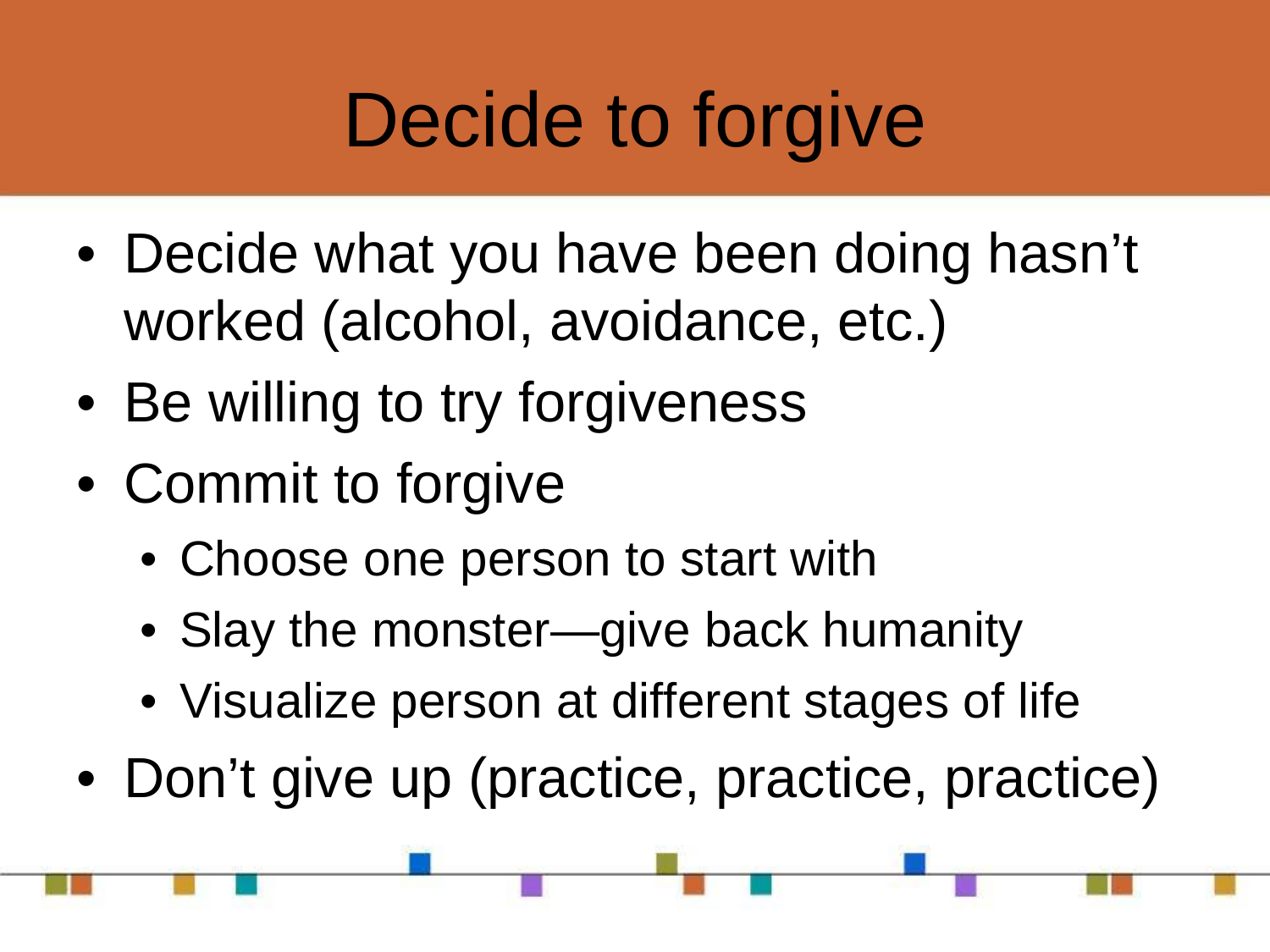## Decide to forgive

- Practice compassion
- Can you practice the BIG THREE on this person who hurt you?
- Can you give the person a gift?
	- Not to show them up
	- Not extravagant
	- Meaningful to you and to the other
	- Don't need to explain the whole process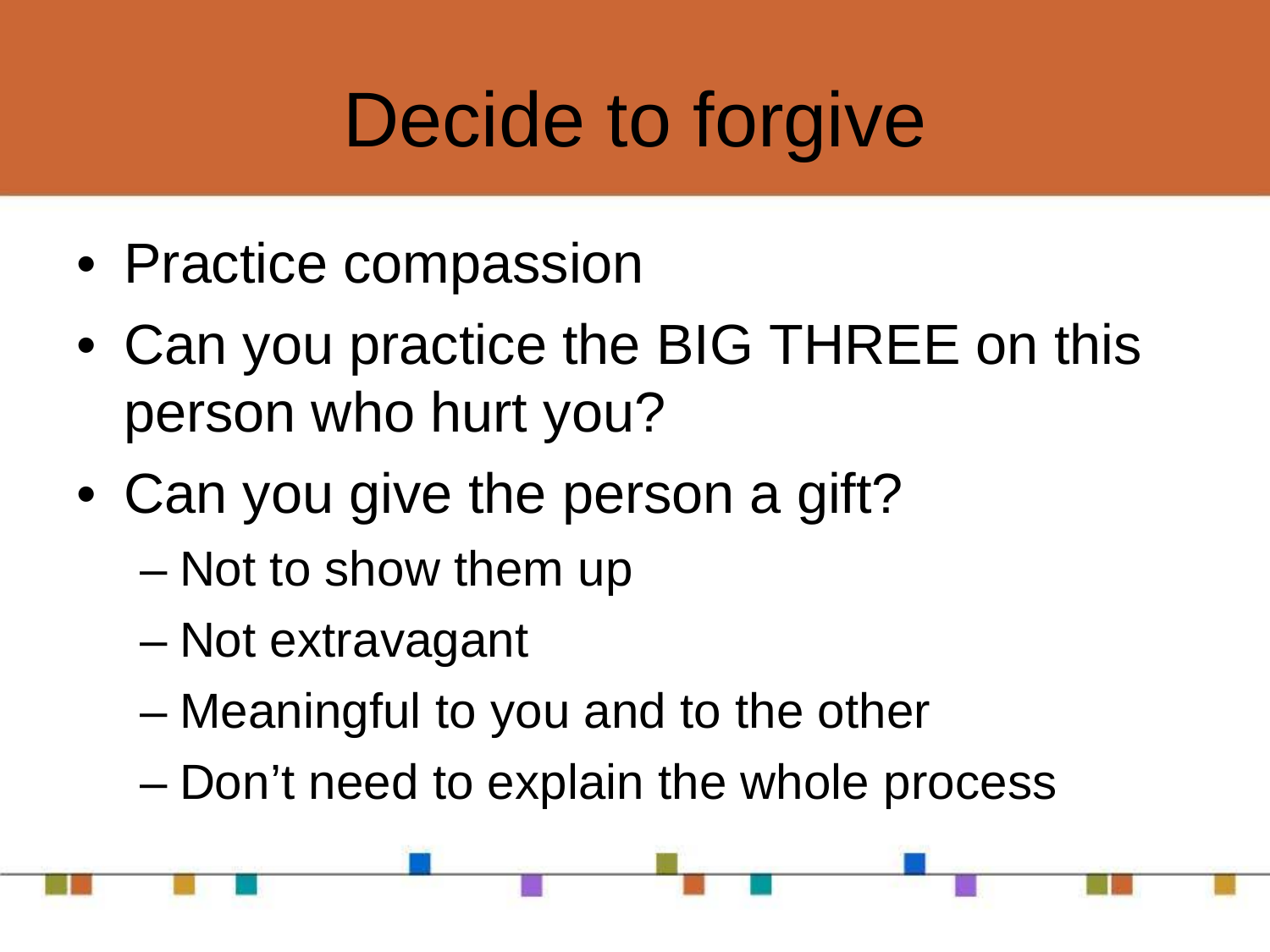# Forgiving yourself

- Having mercy on yourself as we have been offering mercy to others
- Offering yourself a sense that you have inherent worth
- You are more than your actions
- You can and should honor yourself even as you are imperfect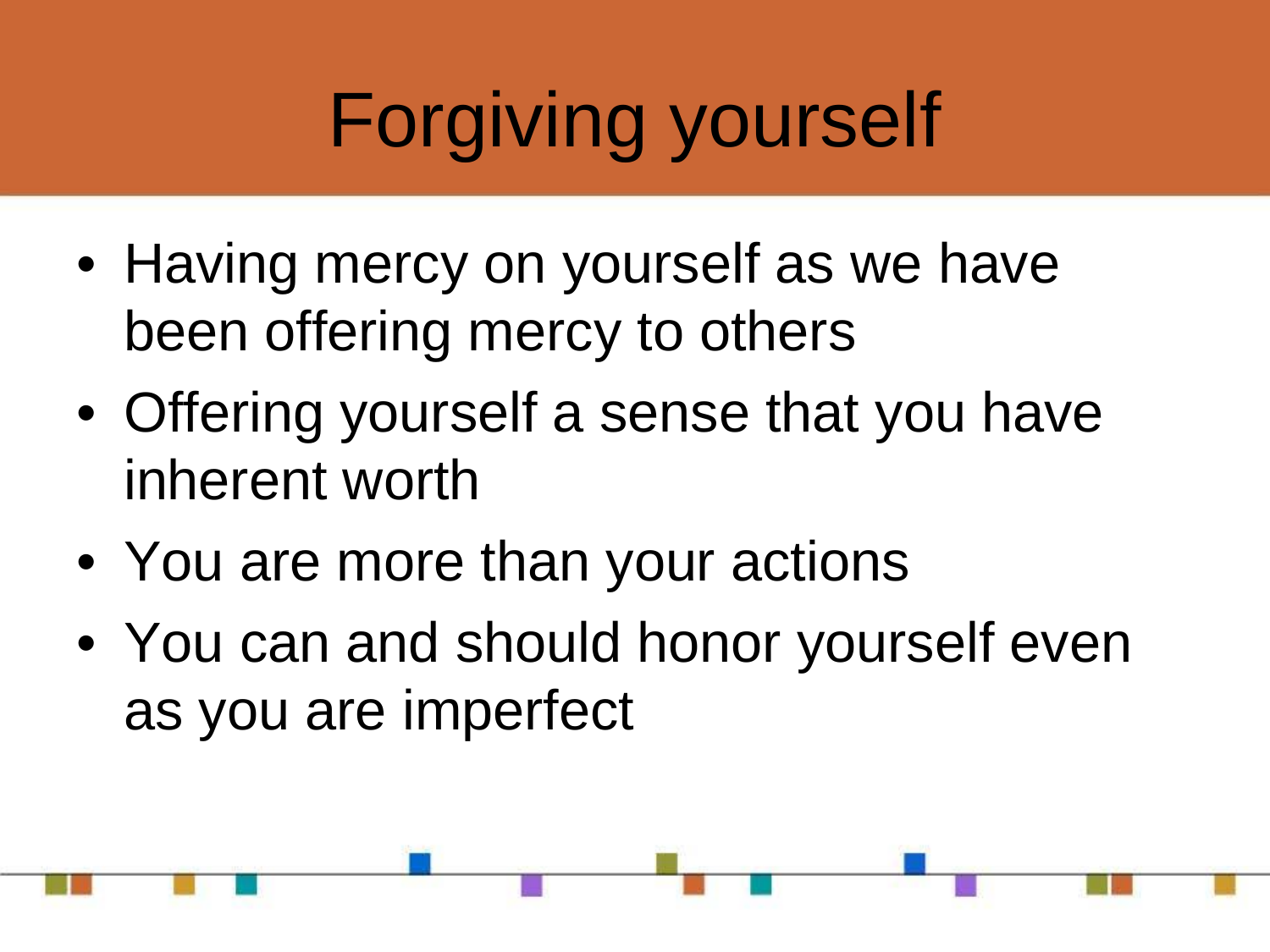# Forgiving yourself

- Admit you did wrong and need to correct wrong done to other people
	- Seek forgiveness and right any wrongs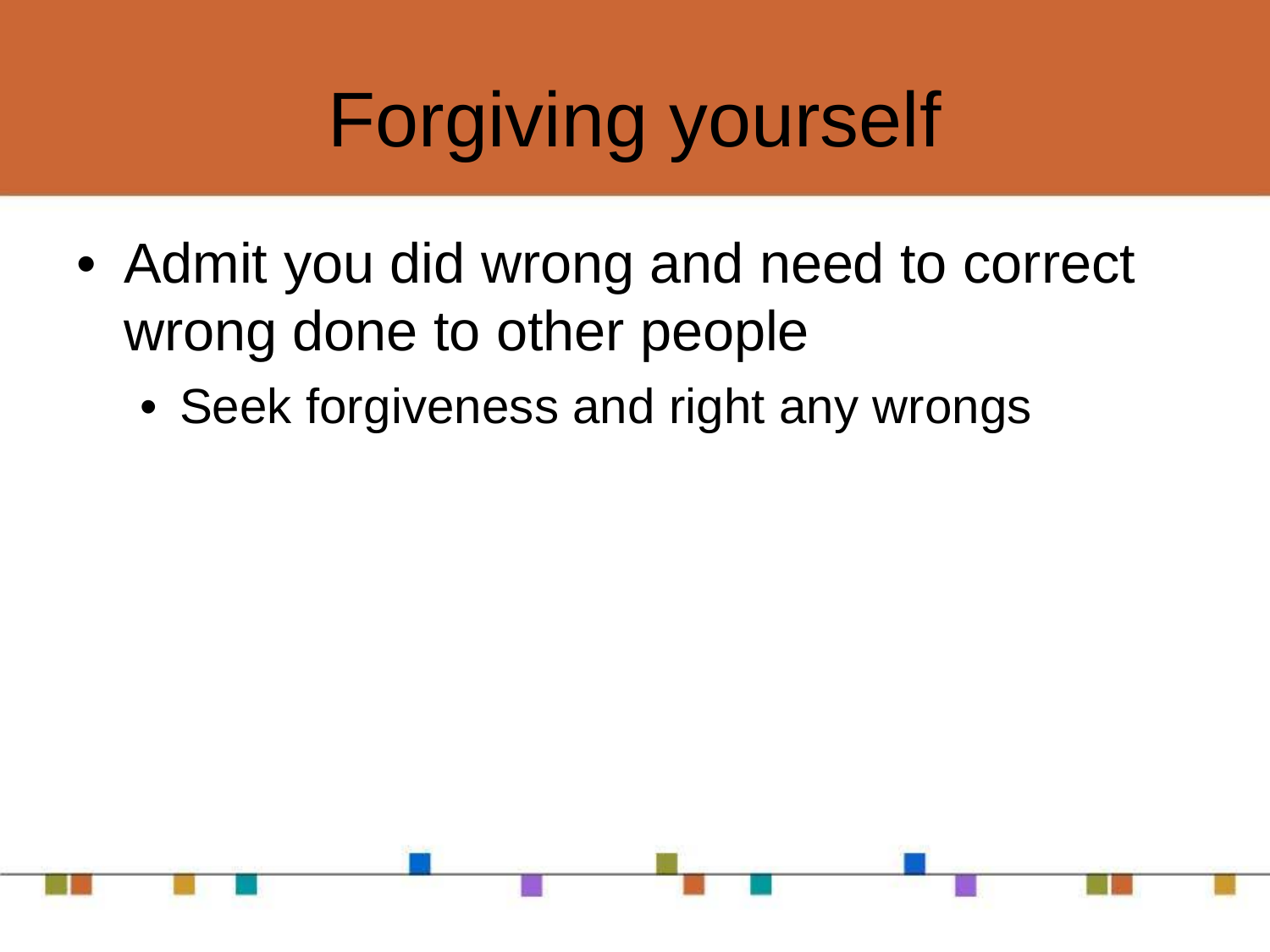"Until you heal the wounds of your past, you are going to bleed. You can bandage the bleeding with food, with alcohol, with drugs, with work, with cigarettes, with sex; But eventually, it will all ooze through and stain your life. You must find the strength to open the wounds, Stick your hands inside, pull out the core of the pain that is holding you in your past, the memories and make peace with them." Iyanla Vanzant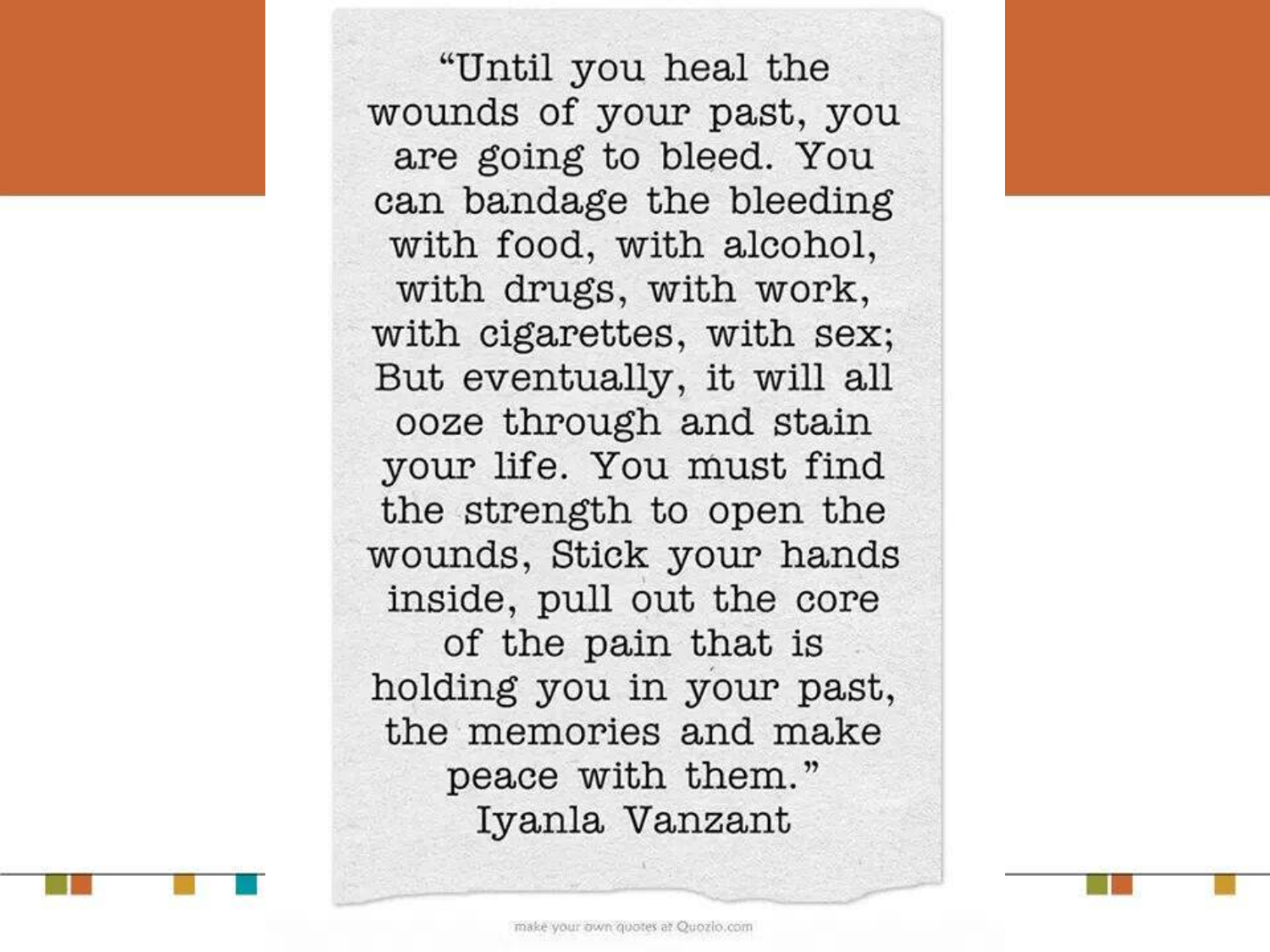When people hurt you over and over, think of them like sandpaper. They may scratch and hurt you a bit, but in the end, you end up polished and they end up useless.

**SHN-GAZIHU.COM**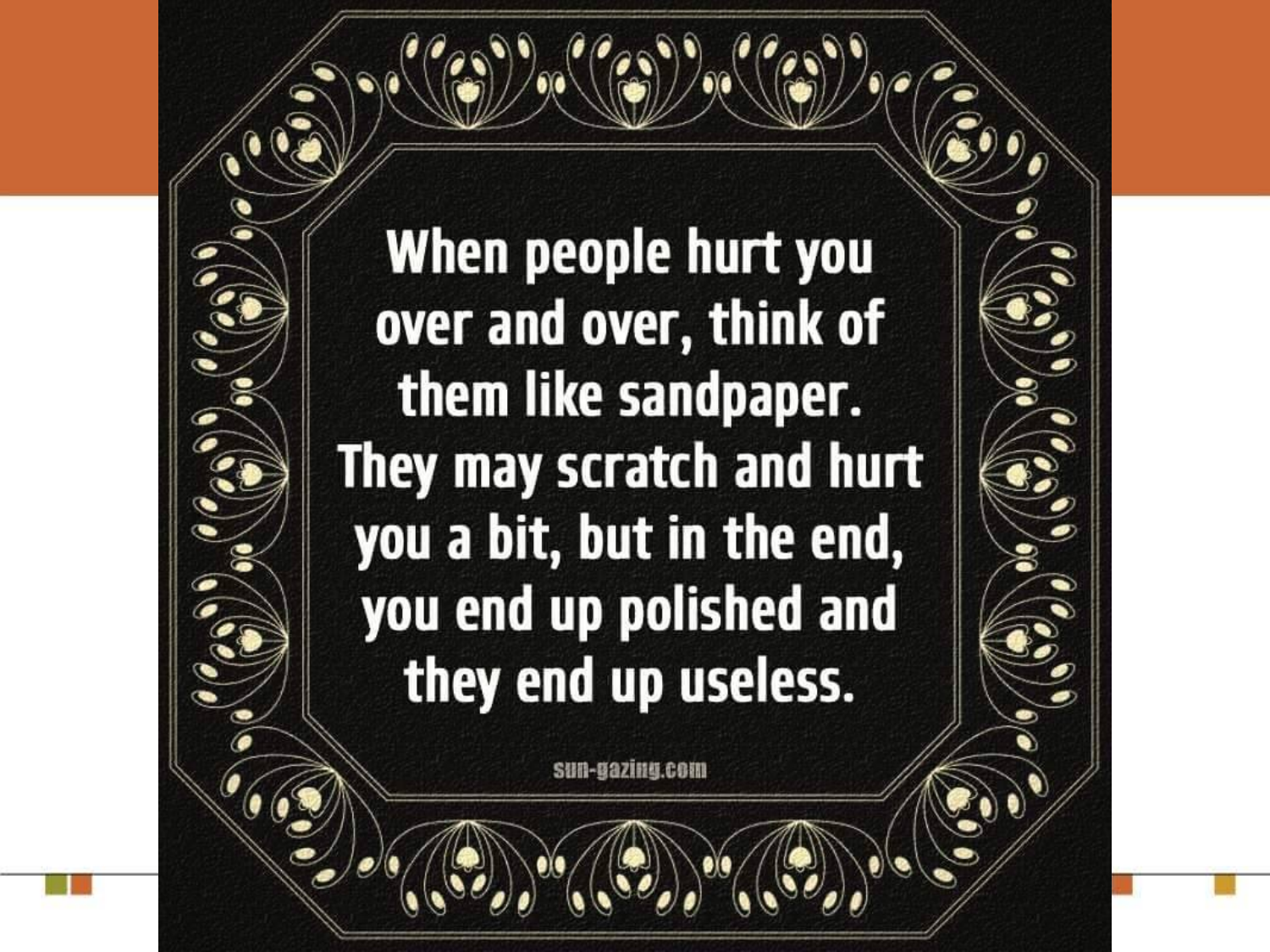I forgive people but that doesn't mean I accept their behavior or trust them. I forgive them for me, so I can let go and move on with my life.

WomenWorking.com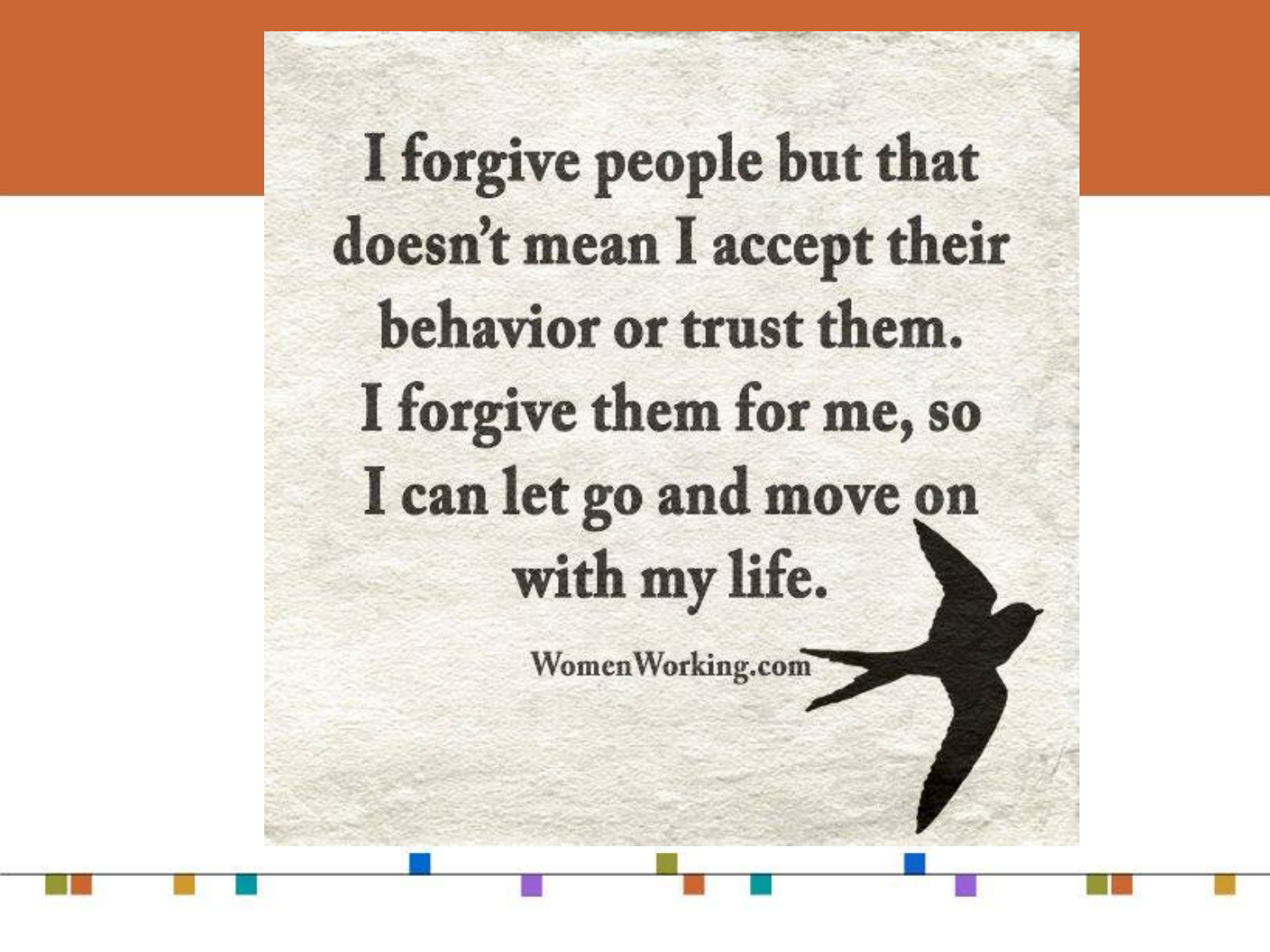**"No one, no memory, should have the power to hold us down, to deny us peace. Forgiving is the real power."** --Jose Hobday

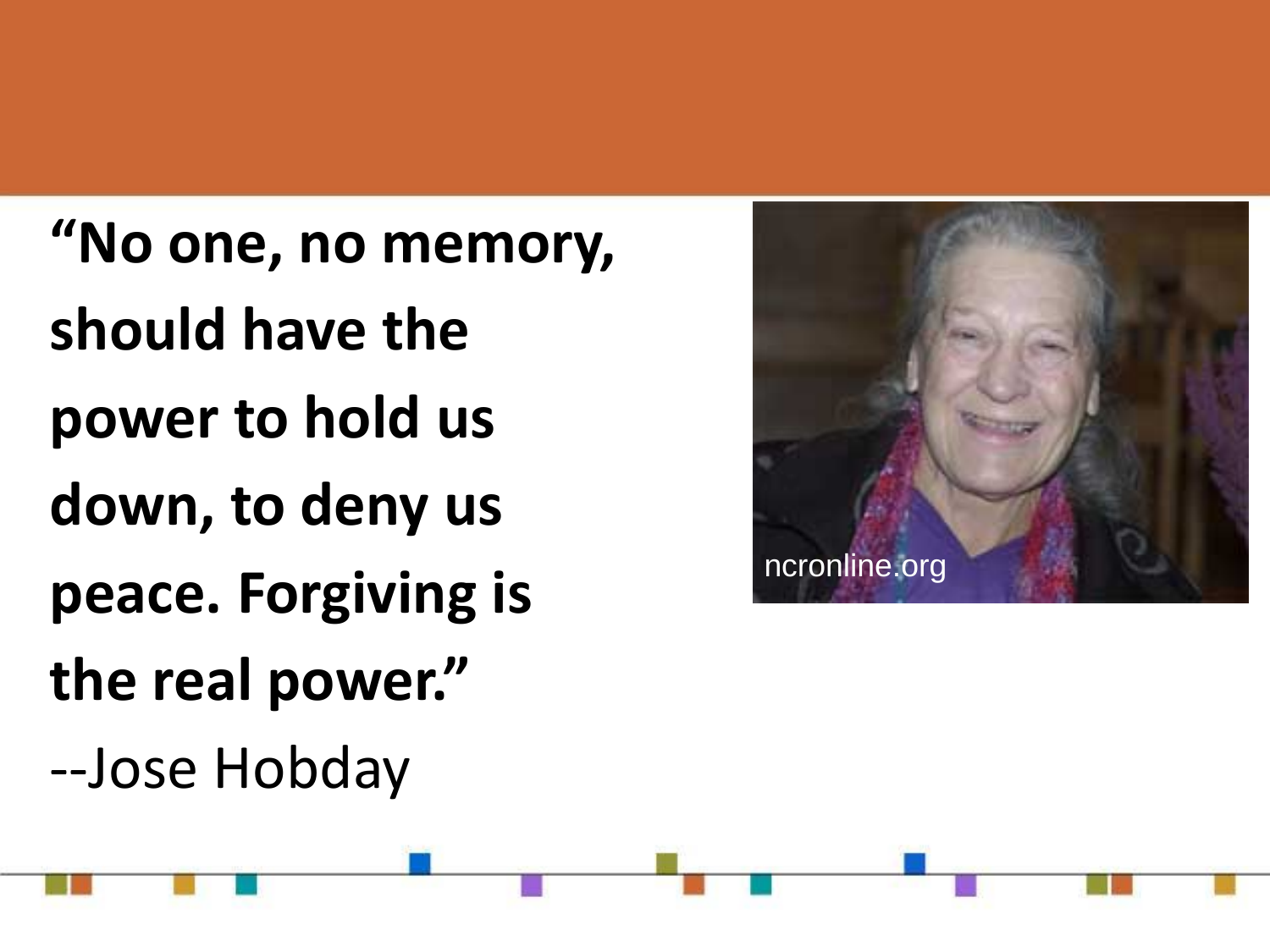